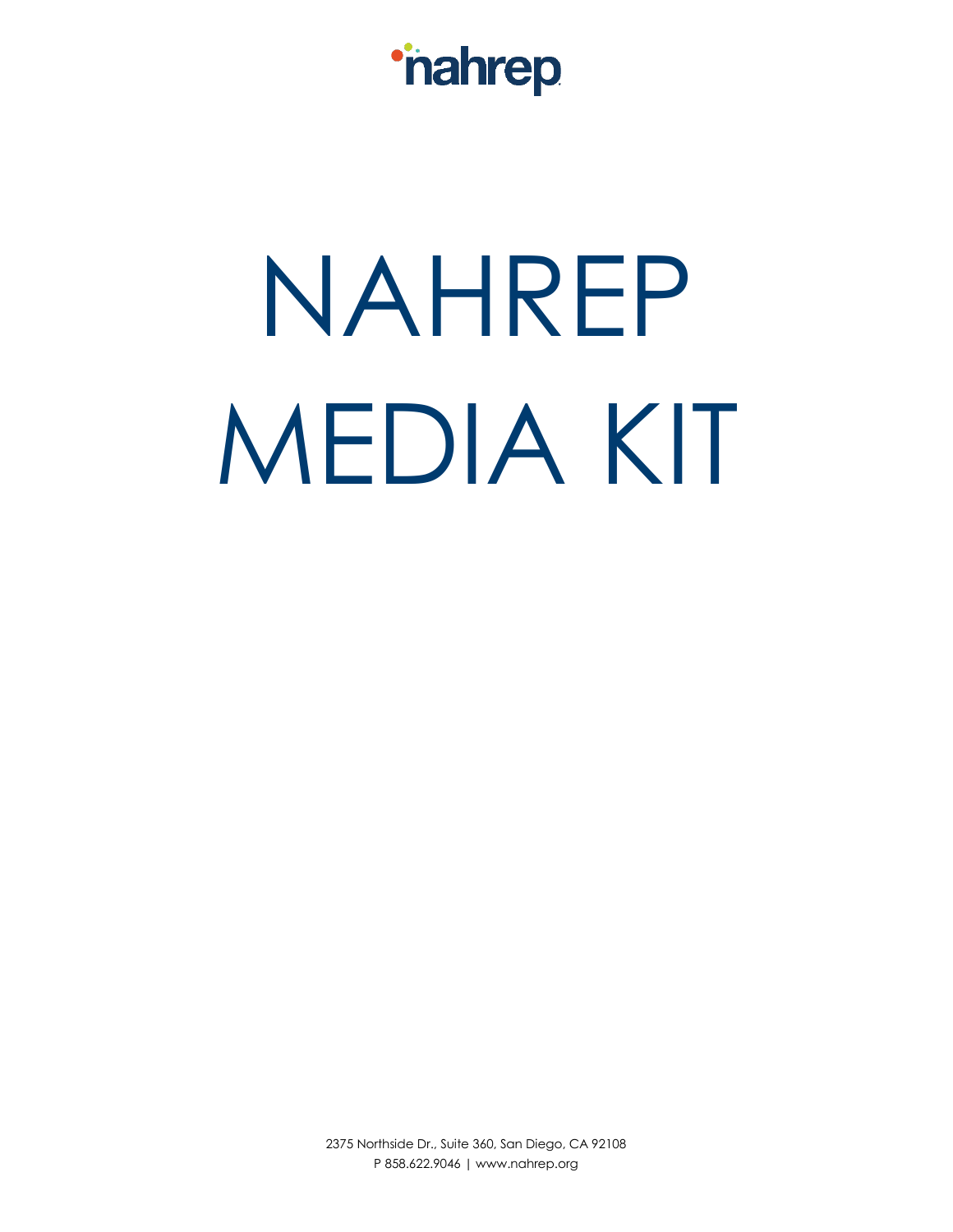

# National Association of Hispanic Real Estate Professionals (NAHREP)

# [www.nahrep.org](http://www.nahrep.org/)

# **Mission Statement**

NAHREP is a purpose-driven organization that is propelled by a passionate combination of entrepreneurial spirit, cultural heritage and the advocacy of its members. Our mission is to advance sustainable Hispanic homeownership. NAHREP accomplishes its mission by:

- Educating and empowering the real estate professionals who serve Hispanic home buyers & sellers
- Advocating for public policy that supports the trade association's mission
- Facilitating relationships among industry stakeholders, real estate practitioners and other housing industry professionals

# **Social Networks**

| Facebook  | https://www.facebook.com/nahrep         |
|-----------|-----------------------------------------|
| Instagram | https://www.instagram.com/nahrep        |
| Twitter   | https://twitter.com/nahrep              |
| LinkedIn  | https://www.linkedin.com/company/nahrep |

# **Publications**

Top 250 Latino Mortgage Originators Top 250 Latino Agents State of Hispanic Homeownership Report (with Hispanic Wealth Project) SOMOS Magazine & Annual Report NAHREP Real Estate Terms Spanish/English Glossary

# **Leadership**

*Co-Founder & CEO* **Gary Acosta** *2022 President* **Luis Padilla** *2022 President-Elect* **Nuria Rivera** *Immediate Past President* **Sara Rodriguez** *SVP of Public Policy and Industry Relations* **Noerena Limón** *SVP, Chapter Development,* **Armando Tam** *Chief of Staff,* **Omar Tejeda**

# **Events**

National Convention and Housing Policy Summit NAHREP at L'ATTITUDE Elevate Sales Summit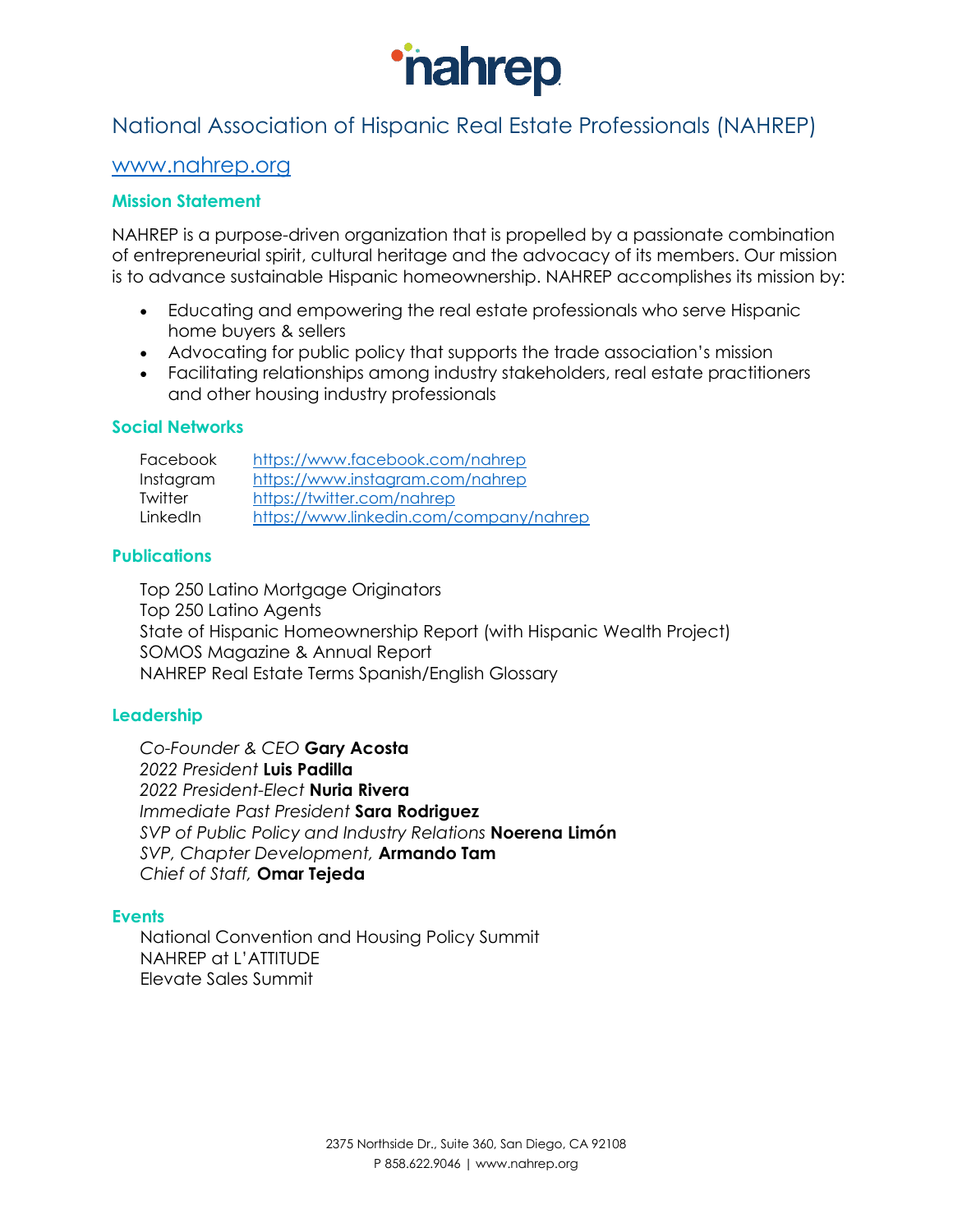

# Frequently Asked Questions

# **What is NAHREP?**

We are **The Voice for Hispanic Real Estate®** and proud champions of homeownership for the Hispanic community with a network of over 40,000 professionals in 48 states and 100 chapters. Homeownership is the symbol of the American Dream, the cornerstone of wealth creation and a stabilizing force for working families. Our role as trusted advisors and passionate advocates is to help more Hispanic families achieve the American Dream in a sustainable way that empowers them for generations to come.

# **Who is served by NAHREP?**

NAHREP is a purpose-driven organization that is propelled by a passionate combination of entrepreneurial spirit, cultural heritage and the advocacy of its members. Our mission is to advance sustainable homeownership for all Latinos.

# **How does NAHREP serve its constituency?**

NAHREP believes clients deserve to deal with real estate and lending professionals who are experts in their field and are genuinely committed to promoting sustainable homeownership with all the clients they serve, particularly within the growing Hispanic community in the United States.

# **NAHREP accomplishes its mission by:**

- Educating and empowering the real estate professionals who serve Hispanic home buyers & sellers
- Advocating for public policy that supports the trade association's mission
- Facilitating relationships among industry stakeholders, real estate practitioners and other housing industry professionals

# **What are NAHREP's policy positions?**

Annually, the National Association of Hispanic Real Estate Professionals® (NAHREP®) reevaluates its position on a number of key policy issues which have a direct impact on the Association's ability to accomplish its mission. NAHREP's current Policy Positions Statement can be found on our website and in the [latest State of Hispanic](https://nahrep.org/shhr/)  [Homeownership Report.](https://nahrep.org/shhr/)

# **Where can I find resources created by NAHREP?**

Each year, NAHREP creates special reports highlighting homeownership in the Latino community and policy issues that impact our constituency. Our [Policy Positions,](https://nahrep.org/engage/nahrep-policy-agenda/) Top 250 [Latino Agents Report,](https://nahrep.org/top250/agent) [Top 250 Latino Mortgage Originators Report,](https://nahrep.org/top250/originator) [Glossary of Real](https://nahrep.org/glossary/)  [Estate Industry Terms](https://nahrep.org/glossary/) and other publications can be found on our website. NAHREP partners with the Hispanic Wealth Project® (HWP®) to produce the State of Hispanic [Wealth Report.](http://hispanicwealthproject.org/annual-report/)

Recently, NAHREP and the Hispanic Wealth Project released the [NAHREP 10 Certified](https://nahrep.org/nahrep10trainer/)  [Trainer Program.](https://nahrep.org/nahrep10trainer/)